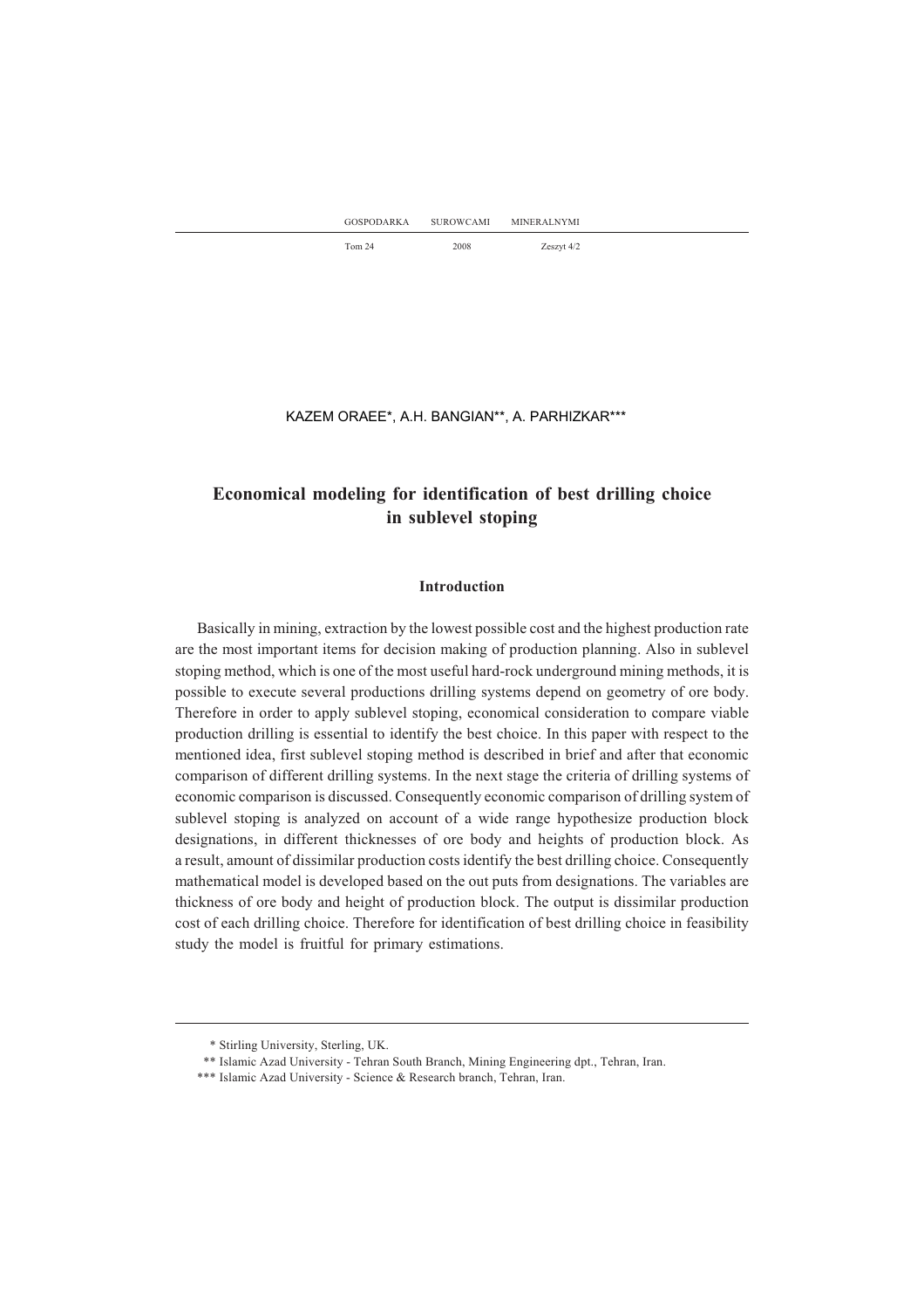### **1. Sublevel stoping method in brief**

Sublevel stoping is one of the most appropriate underground mining methods of steeply dipping hard-rock ore bodies. Herein mining method existence of a high plunge length in the ore body is essential. It provides required geometrical form to create gravitational ore flow from end point of production sublevel drifts to draw points in open stopes. Also this condition there is chance of loading up to 80% of the broken ore without remote controls (Jimeno, 1995). As a result; following development of production sublevel drifts, production drilling, charging and blasting, the blasted ore is prepared to load in draw points in the bottom of an open stope. So, the operation will have higher performance to existence of the over 70 degrees dip rate of the major dimension of the ore body. Sublevel stoping is practical to apply in ore bodies which have competent hanging and foot wall rock. Furthermore the ore has to be in a stable situation. Lowest rate of essential compressive strength of the rock walls to apply sublevel stoping is 55 MPa normally. Also sublevel stoping doesn't have a limitation in deep rate. Up to now sublevel stopping method has been applied in depth about 900 m under the surface. In ore bodies which have over 6 m width range, appropriate geometrical form is create to utilize drilling and blasting pattern with high production rate.

Uniformity and regularity in boundaries, dip tendency, shape, width and grade distribution is an essential supposition to choose sublevel stoping method for an ore body. Therefore the implementation selective mining in this method is impossible. Also ideal planning is necessary to smooth production rates. Initial recovery of ore in a stope or pillar block is from 35% to 50% in this method in general (Mann 1998). As above mentioned, production activities of sublevel stoping method is summarized to achieve production drilling, charging and blasting and then just loading of blasted ore in draw points. Therefore the most effective stage on production rate in sublevel stoping sequences would be type of drilling system. In other word the main influential operation stage to define production rate and economical result in a period of time could be associated to select type of drilling system.

Ring drilling and parallel drilling are two main drilling systems in sublevel stoping which have high level productivity. In Figure 1 a schematic illustration of ring drilling pattern has been demonstrated in an open stope (Fig. 1A). In this style of production drilling, blast holes are drilled on a ring pattern in ore body from the endpoint of each production sublevel drift to around the drift in a radial form. Mechanized hydraulic Ring drill rig is the most fitting drilling equipment in this regard. Common diameter of blast holes in ring drilling system are between 48–64 mm with lengths up to 25 m. Longholes don't generally exceed 25 m because hole deviation and manage turn into big problems (Mann 1998). The performance of the drilling system in this respect is between 120–180 m in a shift. Also the production range of drilling and blasting in this case would be between 1.5–2.5 cubic meters ore per drilled meter (Gertsch, Bullock 1998). In each blasting 3 or 4 rows are blasted generally. Blast hole spacing is unlike in collars and ends but burden is regular.

Parallel drilling system is the recent production drilling pattern of sublevel stoping which is performed by high pressure DTH jumbos. Extending of the endpoint of a production drift is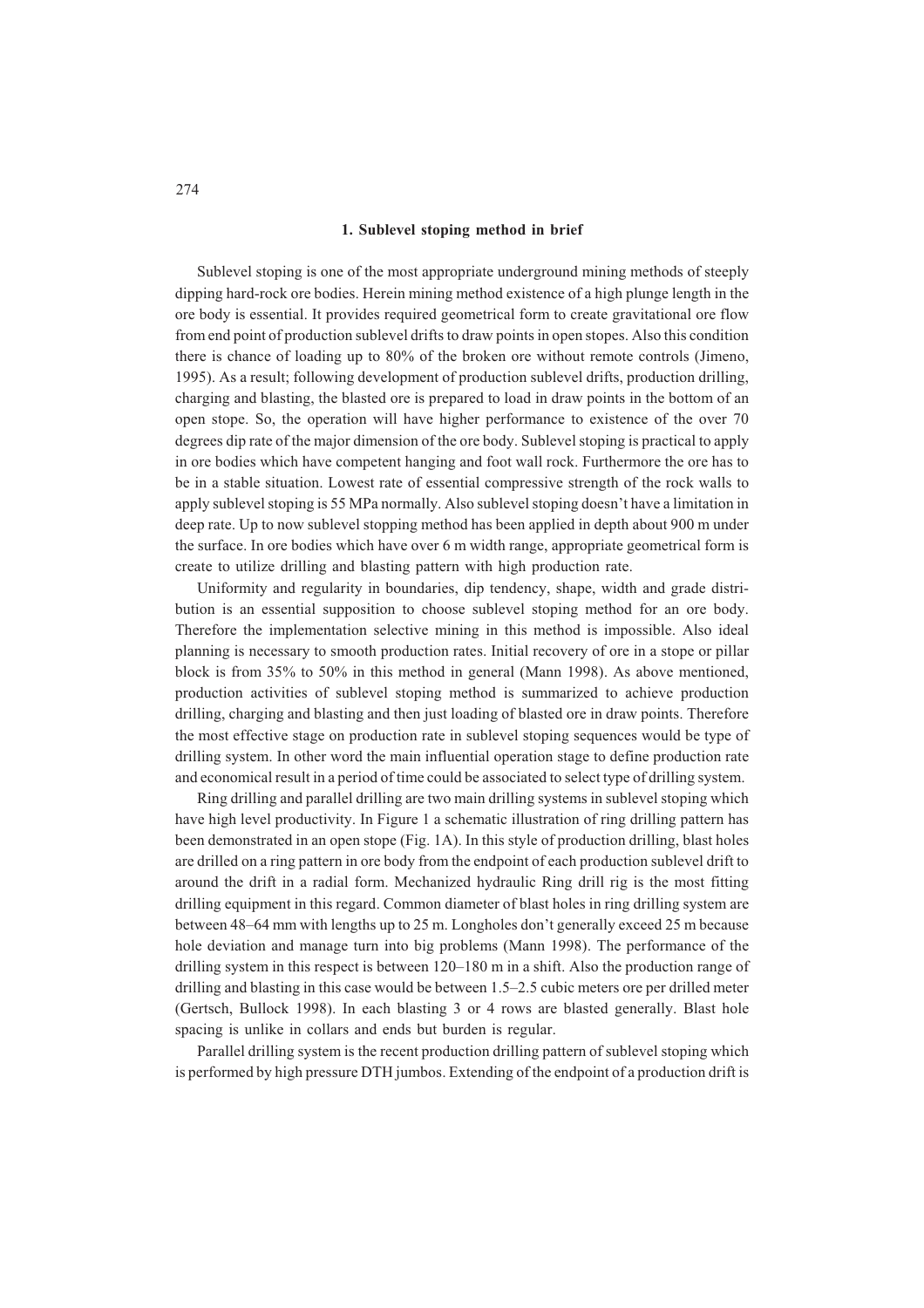

Fig. 1. Schematic illustration of A (left): ring drilling, B (right): parallel drilling Rys. 1. Ilustracja schematyczna A (z lewej): wiercenie pierścieniowe, B (z prawej): wiercenie równoległe

the first stage to implement Parallel drilling system. If so production drift's sides are excavated in width up to thickness of the ore body. Blast holes diameter in parallel drilling is between 105–165 mm with lengths up to 90 m. The performance of the drilling system in this respect is about 50 m in a shift. Also ore production range of drilling and blasting related hole lengths is between  $8-18$  m<sup>3</sup>/m (Fig. 1B).

In this case blast holes are drilled in bottom of the production drifts downward to draw points. In general the inclination of blast holes equals the maximum dip of the ore body. Large diameter Longholes with large scale blasting have been specified in this drilling pattern. This specification is the main cause to appear mass production in sublevel stoping method. Production drifts distance in a vertical alignment in order to implement this system is over 50 meters commonly. Although excavation of one production drift at the top of the open stope is a typical designation. In this case length of the blast holes is defined as the distance of bottom of a production drift to undercutting space. Therefore by execution parallel drilling system, development of production drifts gets the lowest doable cost rate. Also spacing and burden of blast holes regarding large diameter in parallel pattern get to the largest possible range in underground production drilling. Therefore total length of the holes in an open stope reaches to least amount achievable rate. In order to application of high pressure DTH jumbos, economical condition of sublevel stoping has been changed in the recent decades. Regarding appearance this convenience sublevel stoping has been found more attractive application.

Furthermore there are some other type of long hole drilling pattern which have created of combined parallel and ring drilling properties as underhand fan drilling by DTH jumbos. As a case in El Soldado mine underhand fan pattern has been implemented with blast holes' diameter 165 mm and length 80 m by DTH system (Contador, Glavic 2001). High pressure DTH hammers in parallel drilling system have the highest rate of drilling's accuracy. Inaccuracy of this equipment is less than 2% up to 120 m hole length of the blast hole in general (Haycocks, Aelick 1992).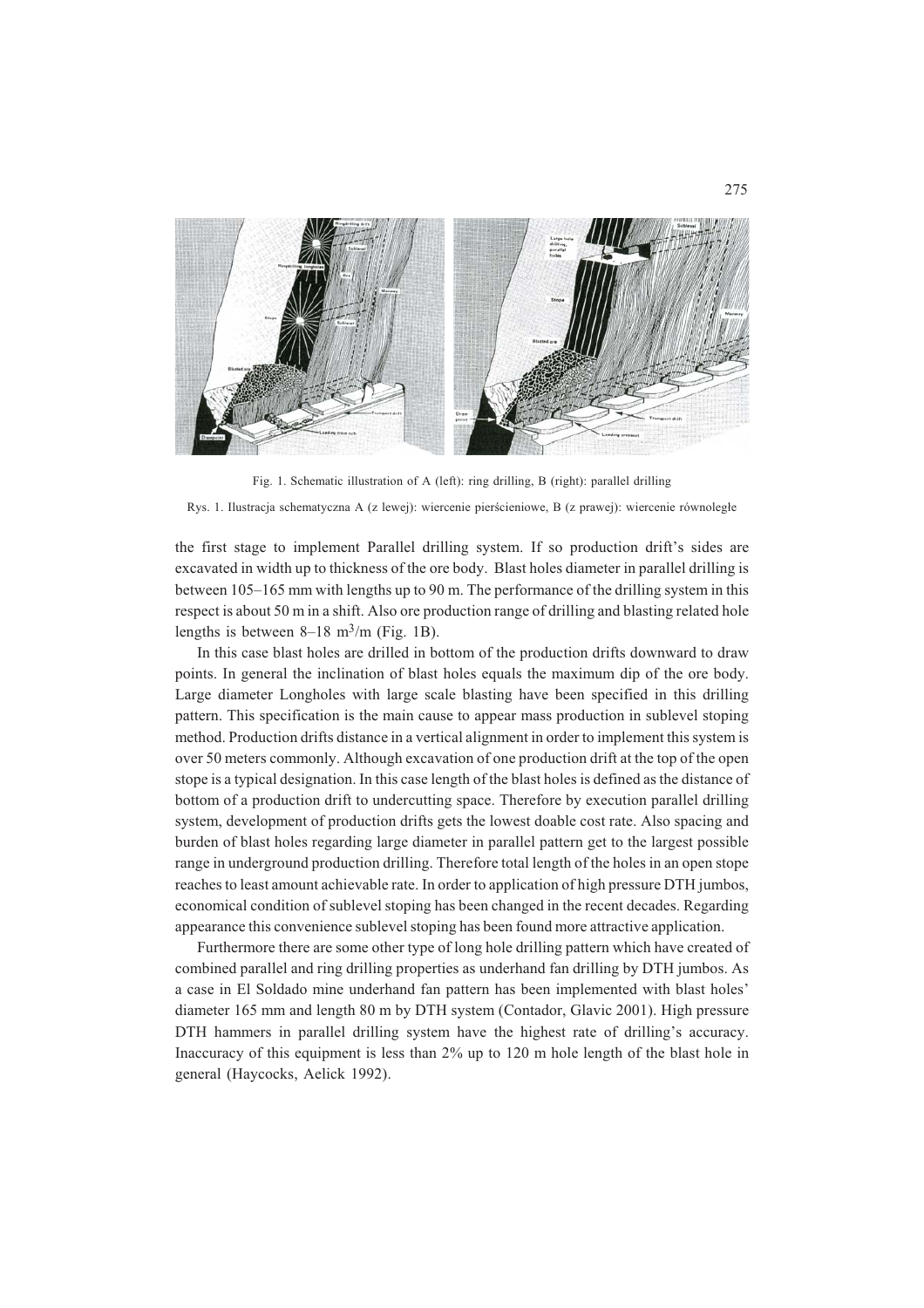### **2. Economic Comparison of drilling systems**

One of the most important stages in sublevel stoping decision making processes is selection of the best alternative of drilling system. Whereas ring and parallel drilling systems are the most effective drilling methods in sublevel stoping in productivity and mechanize ability views, in this paper economic consideration has been performed on just two systems. The economic consideration has been executed basis of a typical range of assumed ore body different thicknesses and hypothesized different possible heights of a production block.

## 2.1. The criteria of economic comparing of drilling systems

Whereas most costs of the execution of sublevel stoping designations are similar, such as; opening of mine, development of accesses and main haulage levels, development of stopes, loading in draw points and hauling in transportation levels, these costs are not effective on economic differences between different designations. Hence just dissimilar costs such as; production sublevel drifts' development, production drilling and amount of explosives, have been considered regarding economic comparison consideration in this paper.

## 2.2. Procedure of Economic comparison

Regarding economic comparison on the basis of the dissimilar costs of implementation of sublevel stoping designations, three category of cost would be considered as bellow:

- production sublevel drifts development cost,
- production drilling cost,
- consumable explosives cost.

Therefore due to calculation of the total dissimilar cost of each drilling system, the total cost of each production block on the basis of both ring and parallel drilling would be calculate according to 'equation (1)':

$$
P = C / V \tag{1}
$$

In equation (1) where P is the total dissimilar production costs per in situ ore volume unit, C is the total dissimilar production costs of a production block and V is the total volume of in situ ore in a production block. Further to description of the above mentioned criteria, three indexes are described as economic comparison indexes between ring and parallel drilling systems in each production block as follow:

- production block dimensions,
- drilling and blasting pattern,
- total Dissimilar costs.

Respecting consideration of economic comparison basis of dissimilar, production block dimensions would be assumed as Table 1 explanation.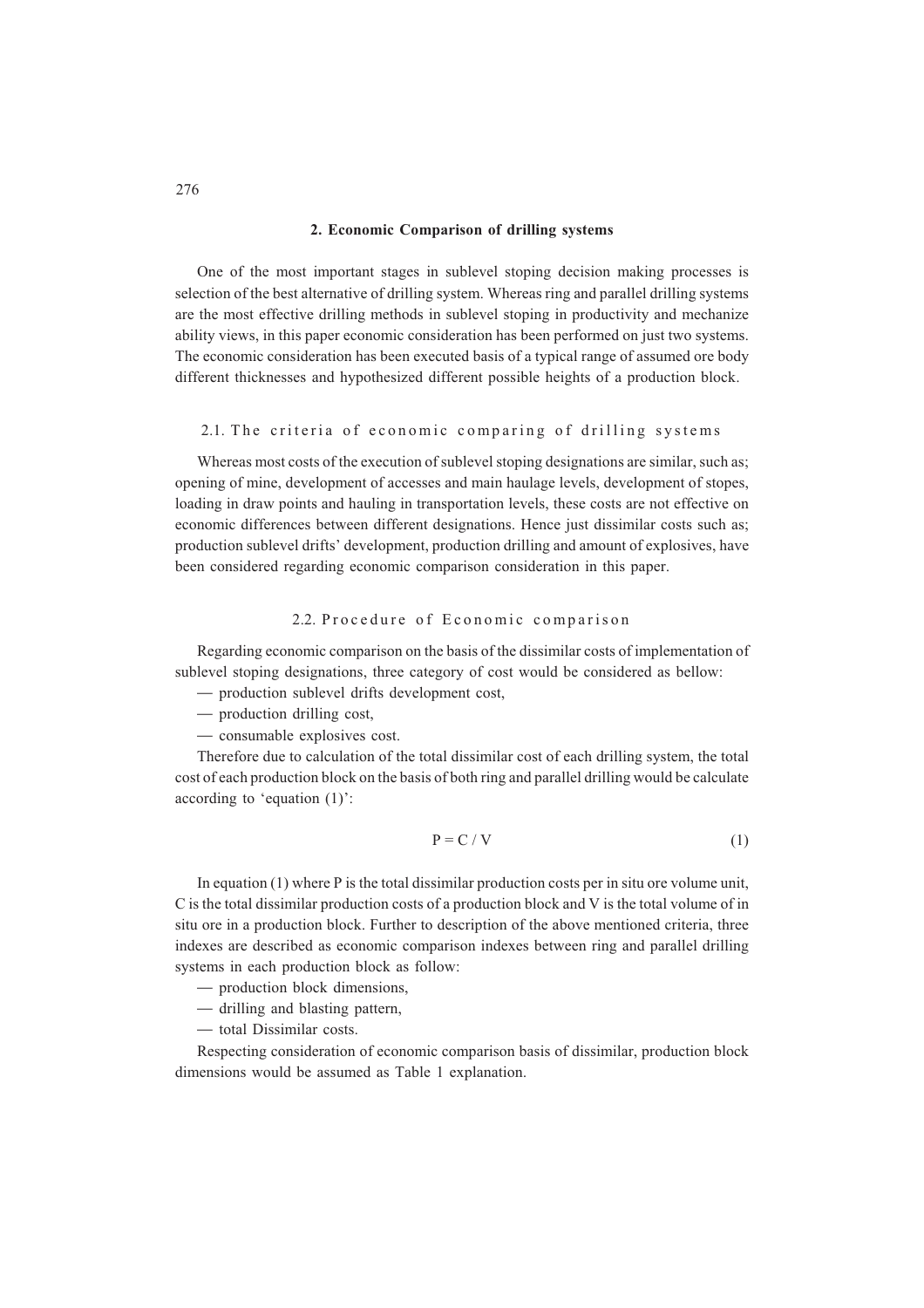## Production block dimensions explanation

Objaśnienie wymiarów bloku produkcyjnego

| Block dimensions | Description                                                                         | Typical range [m] |
|------------------|-------------------------------------------------------------------------------------|-------------------|
| Length           | Horizontal distance between slot raise and access raise align<br>length of the stop | 90                |
| Width            | Horizontal distance between boundaries of hanging wall and<br>footwall              | $10 - 40$         |
| Height           | Vertical distance between bottom of crown pillar and stop<br>undercut               |                   |

Drilling and blasting pattern would be designed on the basis of a typical pattern (Pugh, Rsmussen 1982). The explanation of the pattern is described in Table 2 and Table 3 regarding ring and parallel drilling systems. In all tables for preventing to cover big space by the name of drilling equipment, the abbreviation Ring drilling J. instead of Ring drilling jumbo and HP DTH J. instead of high pressure DTH Jumbo have been applied.

TABLE 2

Typical drilling/blasting pattern design for ring drilling

### TABELA 2

Projekt typowego rozplanowania wierceń/robót strzelniczych dla wierceń pierścieniowych

| Parameter                                     | Description              | Unit                |
|-----------------------------------------------|--------------------------|---------------------|
| Hole diameter                                 | 51                       | mm                  |
| Drilling rig type                             | Ring drilling J.         |                     |
| Production drift cross section                | $3\times3$               | m                   |
| Vertical distance between sublevels           | 12                       | m                   |
| Horizontal distance between production drifts | Min 6                    | m                   |
| Hole length                                   | Max 24                   | m                   |
| Spacing in front holes                        | $Min:0.1$ , often: $0.5$ | m                   |
| Spacing in end holes                          | Max 2.5                  | m                   |
| Burden                                        | 1.5                      | m                   |
| Hole dip                                      | Max 10 along stope slot  | degree              |
| ANFO consumption                              | 1.9                      | Kg/m of hole        |
| Primer consumption                            | 0.14                     | Cartridge/m of hole |
| Cordtex consumption                           | 1.5                      | m/m of hole         |

277

TABELA 1

TABLE 1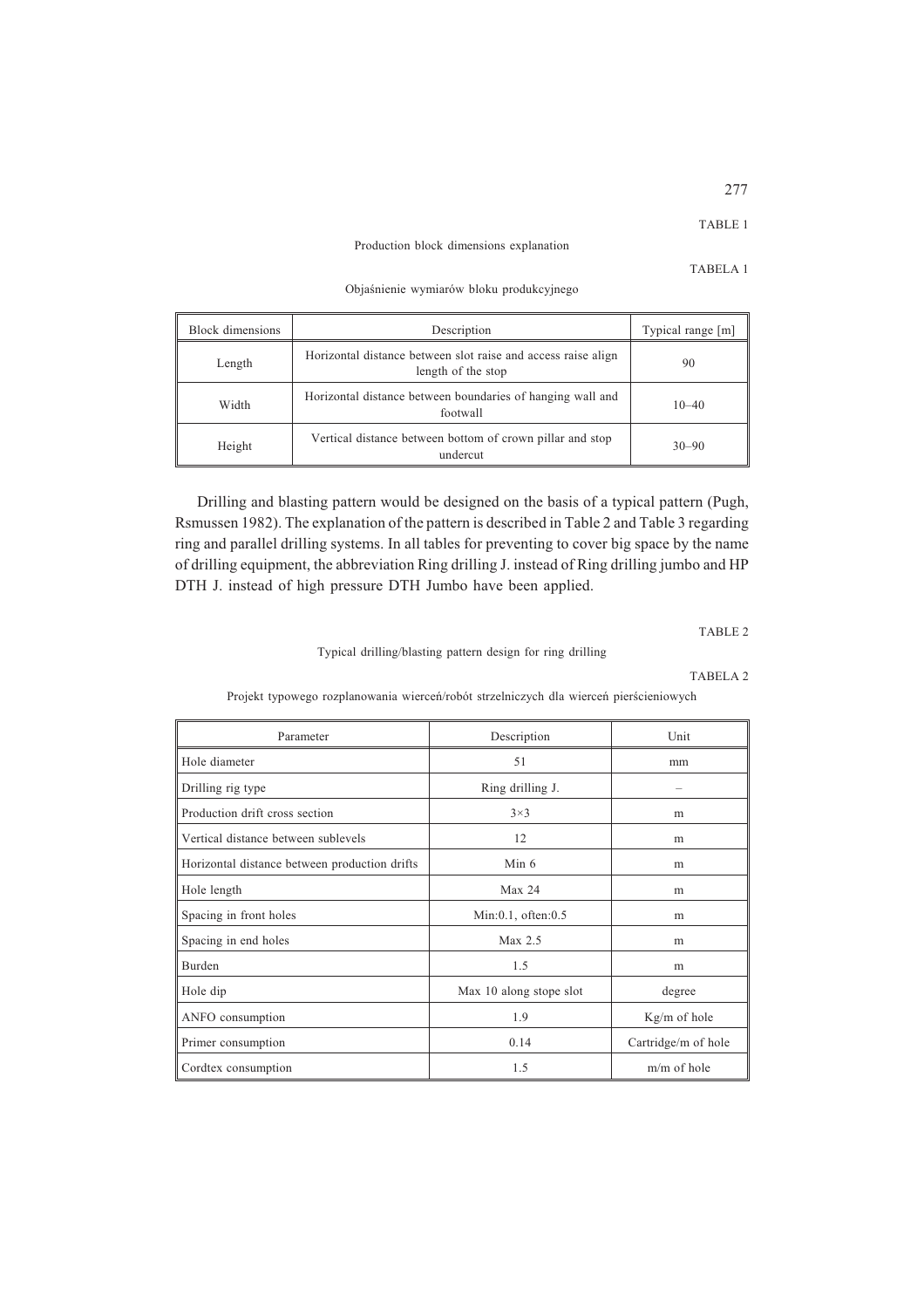# TABLE 3

## Typical drilling and blasting pattern design for parallel drilling

| ™ABEL<br>T |  |
|------------|--|
|            |  |

| Parameter                                            | Description    | Unit                |
|------------------------------------------------------|----------------|---------------------|
| Hole diameter                                        | 152            | mm                  |
| Drilling rig type                                    | HP DTH J.      |                     |
| Number of production drifts per stope                | 1              |                     |
| Height of production drifts                          | 4              | m                   |
| Width of production drifts                           | Stope width    | m                   |
| Hole length                                          | Max 120        | m                   |
| Spacing                                              | $\overline{4}$ | m                   |
| Burden                                               | 3.7            | m                   |
| Distance between last hole and hanging wall/footwall | 1.4            | m                   |
| Number of additional holes in slot                   | $\overline{2}$ |                     |
| ANFO consumption                                     | 13.88          | $Kg/m$ of hole      |
| Primer consumption                                   | 12             | Cartridge/m of hole |
| Cordtex consumption                                  | 2.5            | $m/m$ of hole       |

Projekt typowego rozplanowania wierceń / robót strzelniczych dla wierceń równoległych

The principle of cost calculation is assumed basis of a typical model (Pugh, Rsmussen 1982) according Table 4.

TABLE 4

Costs determination, based on SME values in \$US

TABELA 4

Określenie kosztów na podstawie wartości SME w \$US

| Parameter                                  | Description | Unit                          |
|--------------------------------------------|-------------|-------------------------------|
| Production drift development, $3\times3$ m | 12.75       | S/m <sup>3</sup>              |
| Production drift development, 4 m height   | 12.3        | $\frac{\text{S}}{\text{m}^3}$ |
| Drilling, 51 mm diameter, ring             | 2.95        | $\frac{\text{S}}{\text{m}}$   |
| Drilling, 152 mm diameter, parallel        | 8.2         | $\frac{\text{S}}{\text{m}}$   |
| <b>ANFO</b>                                | 265         | $\frac{\text{S}}{\text{ton}}$ |
| Primer                                     | 1.25        | \$/cartridge                  |
| Cordtex                                    | 1.64        | $\frac{\text{S}}{\text{m}}$   |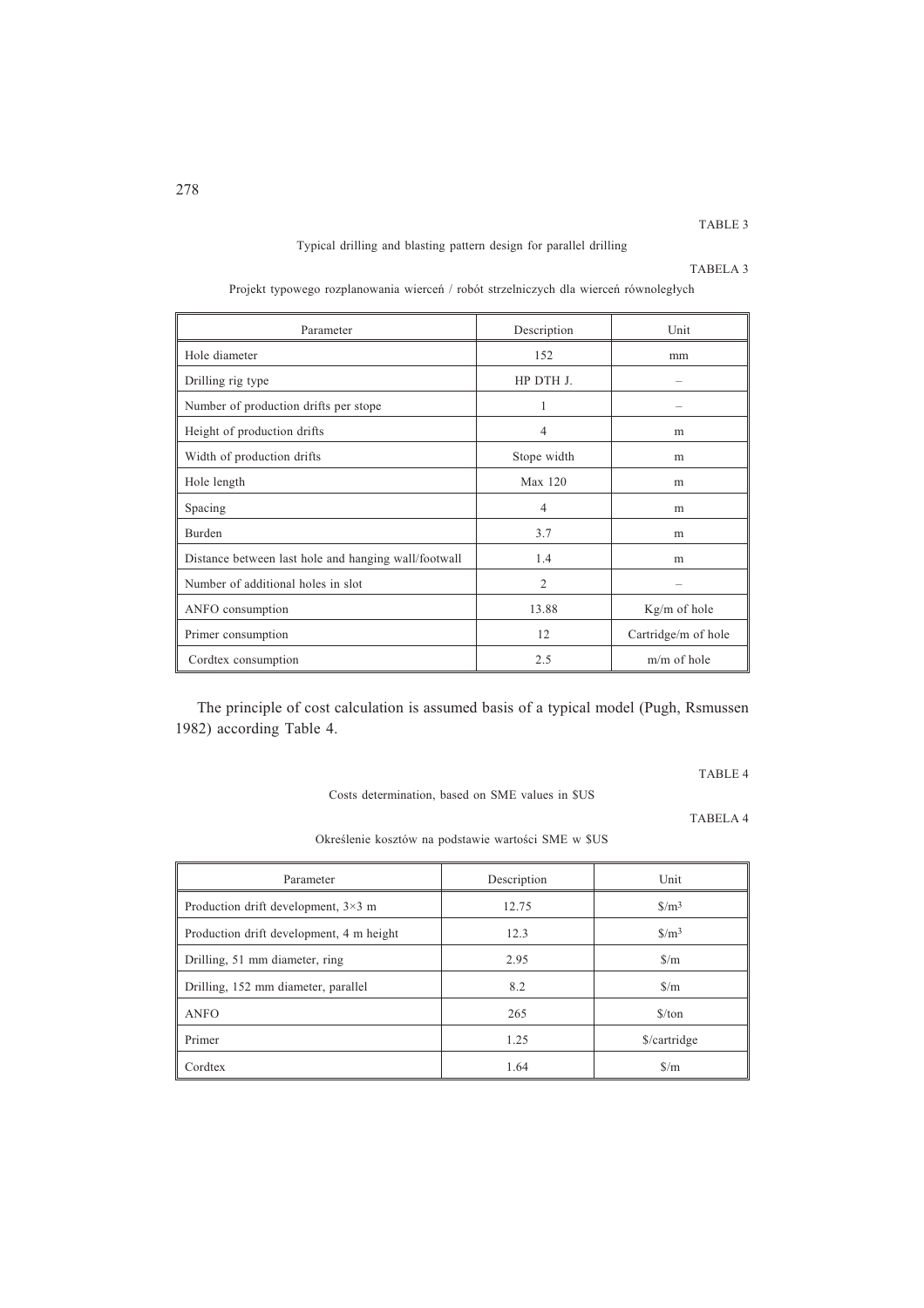The ore body geometry parameters as regards consideration of economic comparison on the basis of the execution of high performance ring and drilling systems would be assumed as follow:

- thickness of ore body: 10 to 40 m,
- dip of ore body (dip of the biggest alignment of the ore body) :  $90^\circ$ .

Thickness and Dip of ore body is hypothesized basis of achievement high performance sublevel stoping production rate. Due to consideration of economic comparison in various geometrical conditions of ore body and stope designation, calculation of the costs has been carried out on the basis of the detail which is explained in Table 5. Height of the production block due to economic comparison consideration is assumed like vertical distance between crown pillar and sill pillar. Regarding to deduction of under cutting space elevation from the vertical distance between mentioned pillars, the fit range of elevation to get high performance production rate is supposed equal 35 to 90 m according to Table 5.

# TABLE 5

Project of the economic comparison of ring and parallel drilling systems as compared with variation of thickness of ore body and height of production block

### TABELA 5

Projektu porównania ekonomicznego systemów wierceń pierścieniowego i równoległego w zależności od zmienności grubości złoża rud i wysokości bloku produkcji

| Thickness<br>of ore body<br>$\lceil m \rceil$ | Height of production<br>block [m] | Drilling system | Number of stages<br>of economic<br>comparison | Number of<br>economic results |
|-----------------------------------------------|-----------------------------------|-----------------|-----------------------------------------------|-------------------------------|
| 10                                            | 30,40,50,60,70,80,90              | R1.P            |                                               | 14                            |
| 15                                            | 30,40,50,60,70,80,90              | R1.P            | 7                                             | 14                            |
| 20                                            | 30,40,50,60,70,80,90              | R1, R2, P       |                                               | 14                            |
| 25                                            | 30,40,50,60,70,80,90              | R1, R2, P       | 7                                             | 14                            |
| 30                                            | 30,40,50,60,70,80,90              | R1, R2, R3, P   | 7                                             | 14                            |
| 35                                            | 30,40,50,60,70,80,90              | R1, R2, R3, P   | 7                                             | 14                            |
| 40                                            | 30,40,50,60,70,80,90              | R1, R2, R3, P   | 7                                             | 14                            |
|                                               | Total stages                      |                 | 49                                            | 147                           |

In all tables, abbreviations are as follow:

P: Parallel drilling, R<sub>1</sub>: Ring drilling with one production sublevel drift, R2: Ring drilling with two production sublevel drift, R3: Ring drilling with three production sublevel drift

As it's showed in Table 5 to achieve high range required data to carry out economic comparison between drilling systems, 147 stopes have been designed basis of hypothesized dimensions of stopes. In this section Designation of thickness 35 m and height 90 m are presented as a sample.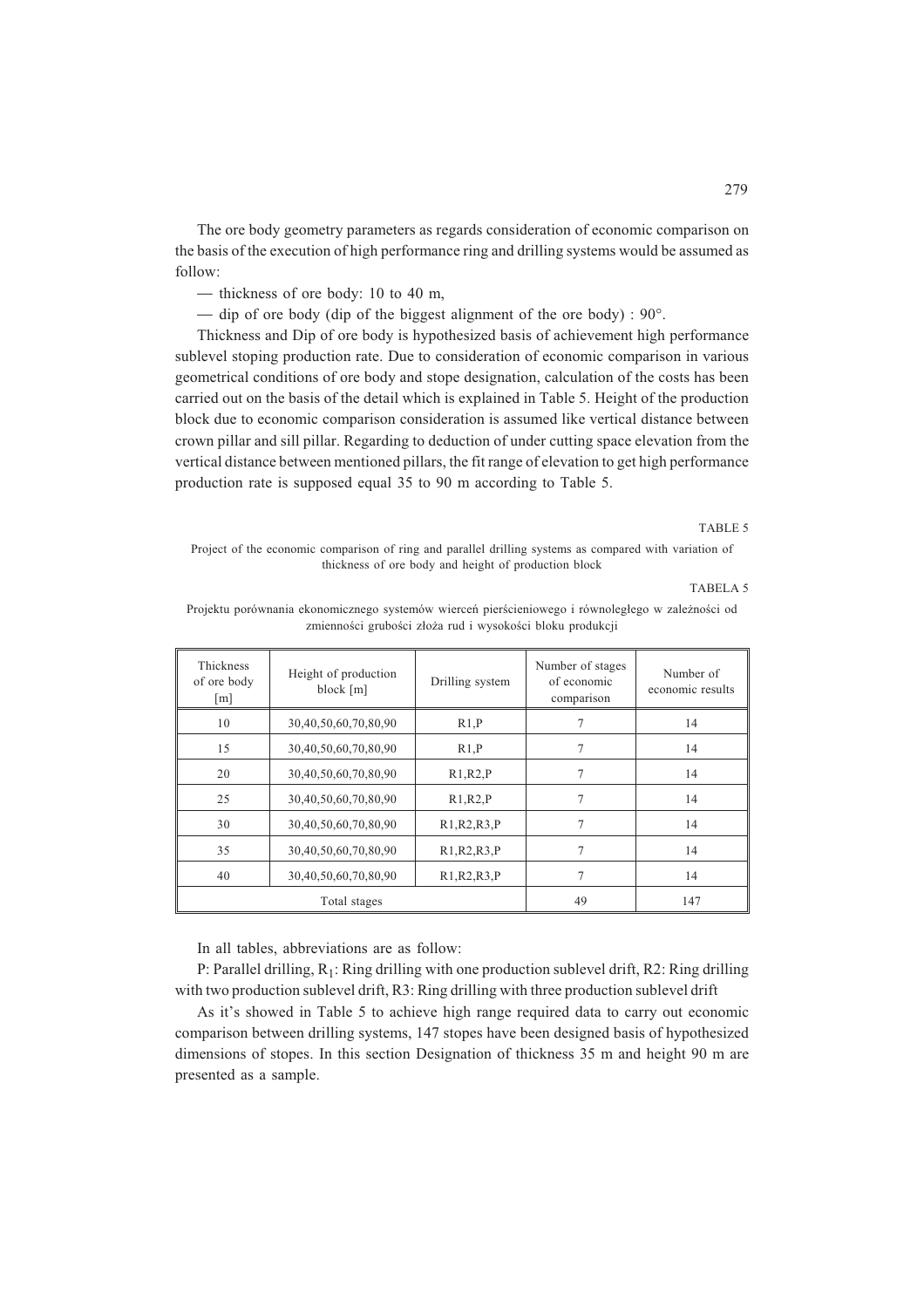In Figure 2 the pattern of ring drilling respecting thickness: 35 m, height: 90 m in a vertical cross section view has been illustrated. In this hypothesized stope due to large thickness of assumed ore body it is possible to excavate 1, 2 or 3 production drifts in each sublevel.



Fig. 2A (left): ring drilling pattern (vertical cross section) in Thickness 35 m and height 90 m with 1 production sublevel drift, B (right): ring drilling pattern with 2 production sublevel drifts

Rys. 2A (z lewej): wiercenie pierścieniowe (przekrój pionowy) o grubości 35 m i wysokości 90 m z 1 produkcyjnym chodnikiem podpoziomowym, B (z prawej): wiercenia pierścieniowe z 2 produkcyjnymi chodnikami podpoziomowymi

In all figures  $L_1, L_2, L_3, \ldots$  indicate length of the holes which are illustrated in a vertical cross section on the basis of meter unit. In Figure 3 the ring drilling pattern with 3 production drift in each sublevel (vertical cross section) and parallel drilling pattern (horizontal longitudinal section) with respect to Thickness 35 m, height 90 m and Length of stope 90 m has been illustrated.

In Table 6 the final results of designation and calculation of designed stopes in thickness 35 m, height 90 m and length 90 m have been mentioned. Following designation of the hypothesized stopes and running calculations, final results have been showed. In fact these results are required data to reach economic comparison result between drilling systems.

In the next stage of economic comparison basis of comparison of possible designations results in each assumed thickness of ore body and height of production block, 49 comparing geometrical condition is resulted. In each comparing condition with respect to specific height and thickness possible drilling systems are seen. Also the amount of dissimilar cost of viable

280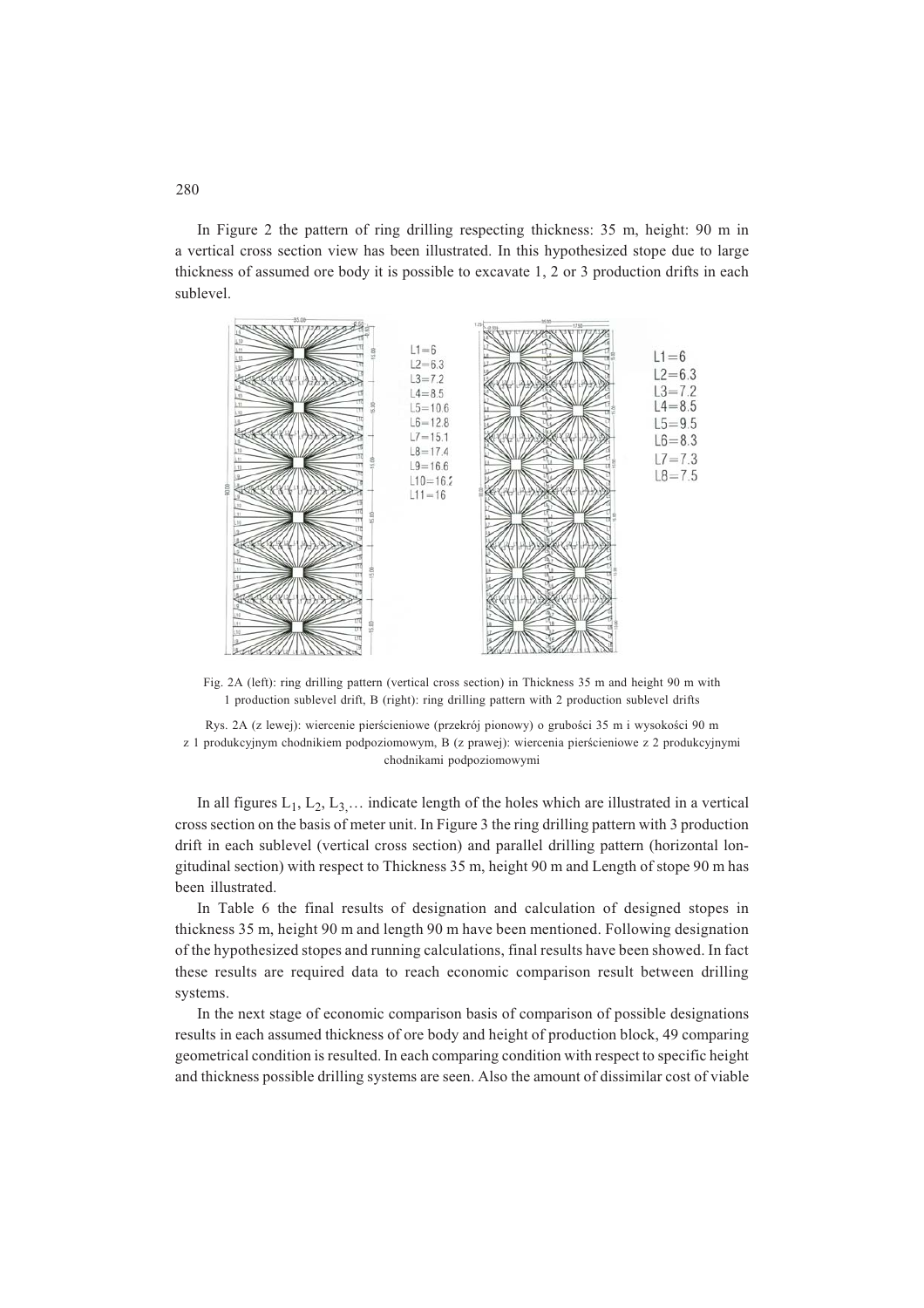

Fig. 3A (left): ring drilling (vertical cross section) in thickness 35 m and height 90 m with 3 production drift in each sublevel, B (right): parallel drilling (horizontal longitudinal section), Thickness 35 m and length of stope 90 m

Rys. 3A (z lewej): wiercenie pierścieniowe (przekrój pionowy) o grubości 35 m i wysokości 90 m z 3 produkcyjnymi chodnikami na każdym podpoziomie, B (z prawej): wiercenie równoległe (przekrój poziomy podłużny), grubość 35 m i długość przodka 90 m

### TABLE 6

Economic comparison of drilling systems in thickness 35 m, height 90 m

## TABELA 6

Porównanie ekonomiczne systemów wierceń o grubości 35 m, wysokość 90 m

| Parameter                                     | R <sub>1</sub>   | R <sub>2</sub> | R <sub>3</sub> | P             | Unit                          |
|-----------------------------------------------|------------------|----------------|----------------|---------------|-------------------------------|
| 1                                             | 2                | 3              | 4              | 5             | 6                             |
| Number of production drifts in each stope     | 6                | 12             | 18             |               | -                             |
| Vertical distance between sublevel drifts     | 12               | 12             | 12             |               | m                             |
| Number of production drifts in each sublevel  |                  | 2              | 3              |               | -                             |
| Horizontal distance between sublevel drifts   |                  | 14.5           | 8.7            |               | m                             |
| Production drift Cross section                | $3 \times 3$     | $3 \times 3$   | $3 \times 3$   | $4 \times 35$ | m <sup>2</sup>                |
| Length of each production drift               | 90               | 90             | 90             | 90            | m                             |
| Total internal volume of production drifts    | 4 8 6 0          | 9 7 2 0        | 14 580         | 12 600        | m <sup>3</sup>                |
| Cost of excavation of production drift        | 12.7             | 12.7           | 12.7           | 12.3          | $\frac{\text{S}}{\text{m}^3}$ |
| Total cost of excavation of production drifts | 62 000           | 123 400        | 185 200        | 155 000       | \$                            |
| Hole diameter                                 | 51               | 51             | 51             | 152           | mm                            |
| Drilling rig                                  | Ring Drilling J. |                |                | HP DTH J.     |                               |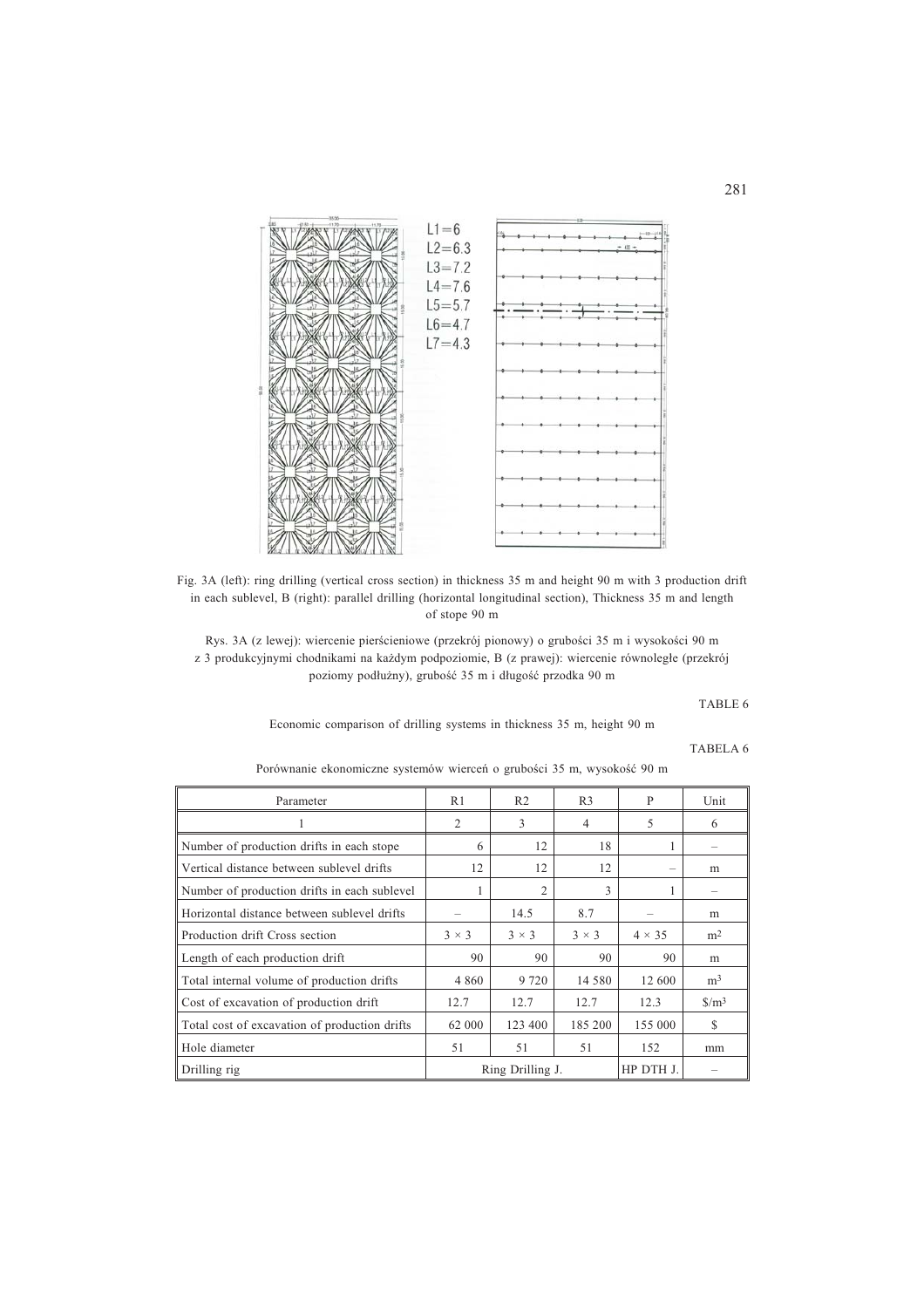# TABLE 6 cont.

TABELA 6 cd.

| 1                                                    | $\overline{c}$ | 3           | $\overline{4}$ | 5              | 6                             |
|------------------------------------------------------|----------------|-------------|----------------|----------------|-------------------------------|
| Spacing                                              | $0.2 - 2.5$    | $0.4 - 2.5$ | $0.2 - 2.5$    | $\overline{4}$ | m                             |
| <b>Burden</b>                                        | 1.5            | 1.5         | 1.5            | 3.6            | m                             |
| Number of holes in a stope                           | 14 400         | 20 200      | 25 900         | 227            |                               |
| Length of holes                                      | $6 - 17.5$     | $6 - 9.5$   | $4.3 - 7.6$    | 86             | m                             |
| Total length of holes in a stope                     | 175 320        | 156 000     | 158 400        | 19 500         | m                             |
| Cost of production drilling                          | 3              | 3           | 3              | 8.2            | $\frac{\text{S}}{\text{m}}$   |
| Total cost of production drilling in a stope         | 517 000        | 468 000     | 475 000        | 16 000         | $\mathbb{S}$                  |
| ANFO consumption                                     | 328            | 292         | 296            | 271            | Ton                           |
| Primer consumption                                   | 25 070         | 22 3 20     | 22 660         | 2 7 2 0        | Cartridge                     |
| Cordtex consumption                                  | 270 000        | 240 000     | 244 000        | 48 800         | m                             |
| Total cost of explosives                             | 561 000        | 499 500     | 507 000        | 155 000        | \$                            |
| Total costs                                          | 1 140 000      | 1 091 000   | 1 167 200      | 470 000        | S                             |
| Volume of extracted ore from excavation of<br>drifts | 4 8 6 0        | 9 7 2 0     | 14 580         | 12 600         | In situ $m3$                  |
| Volume of blasted ore                                | 278 640        | 273 780     | 268 920        | 270 900        | In situ $m3$                  |
| Total volume of extracted ore                        | 283 500        | 283 500     | 283 500        | 283 500        | In situ $m3$                  |
| Cost of extraction                                   | 4              | 3.8         | 4.1            | 1.7            | $\frac{\text{S}}{\text{m}^3}$ |

drilling system due to  $SUS/m<sup>3</sup>$  of in situ ore is seen to create simple situation of comparing of executions (Tab. 7).

TABLE 7

Results of designing with different ore body and production block's condition

TABELA 7

| Dissimilar cost [\$US/m <sup>3</sup> )] |       |       |       |            |               |
|-----------------------------------------|-------|-------|-------|------------|---------------|
| P                                       | $R_3$ | $R_2$ | $R_1$ | Height [m] | Thickness [m] |
|                                         | 2     | 3     | 4     |            | 6             |
| 2.9                                     |       |       | 3.7   | 30         | 10            |
| 2.5                                     |       |       | 3.7   | 40         | 10            |
| 2.3                                     |       |       | 3.9   | 50         | 10            |
| 2.1                                     |       |       | 3.7   | 60         | 10            |
| 2                                       |       |       | 3.7   | 70         | 10            |
| 1.9                                     |       |       | 3.8   | 80         | 10            |
| 1.9                                     |       |       | 3.7   | 90         | 10            |
| 2.7                                     |       |       | 3.5   | 30         | 15            |
| 2.3                                     |       |       | 3.6   | 40         | 15            |

Wyniki projektowania z ró¿nymi zasobami rud i warunkami bloku produkcji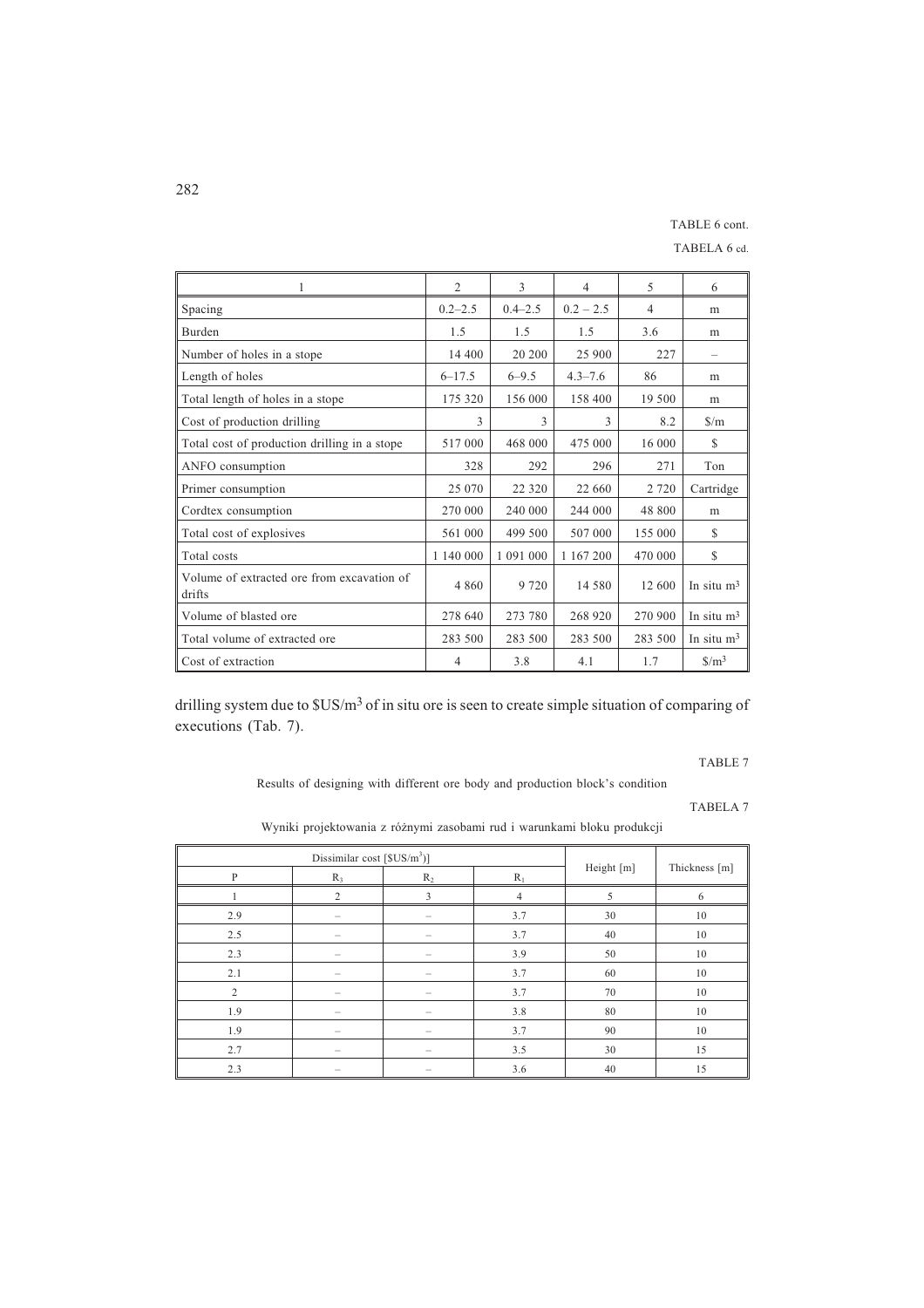# 283

# TABLE 7 cont.

TABELA 7 cd.

| $\mathbf{1}$   | $\overline{\mathbf{c}}$  | 3                        | $\overline{4}$ | 5        | 6      |
|----------------|--------------------------|--------------------------|----------------|----------|--------|
| 2.1            | Ľ.                       | L.                       | 3.8            | 50       | 15     |
| $\overline{c}$ |                          | $\overline{\phantom{0}}$ | 3.5            | 60       | 15     |
| 1.9            |                          | $\overline{\phantom{0}}$ | 3.6            | $70\,$   | 15     |
| $1.8\,$        | $\equiv$                 | $\equiv$                 | 3.7            | $\rm 80$ | 15     |
| 1.7            | L.                       | $\bar{ }$                | 3.5            | 90       | 15     |
| 2.8            | $\overline{\phantom{0}}$ | 3.7                      | 3.6            | 30       | 20     |
| 2.5            |                          | 3.7                      | 3.6            | 40       | 20     |
| 2.2            | $\overline{\phantom{0}}$ | 3.9                      | 3.7            | 50       | 20     |
| 2.1            |                          | 3.7                      | 3.6            | 60       | $20\,$ |
| $\overline{2}$ | L                        | 3.7                      | 3.6            | $70\,$   | 20     |
| 1.9            | $\qquad \qquad -$        | 3.8                      | 3.6            | $\rm 80$ | $20\,$ |
| 1.8            |                          | 3.7                      | 3.6            | 90       | 20     |
| 2.8            |                          | 3.9                      | 3.7            | 30       | 25     |
| 2.4            | ÷                        | $\sqrt{4}$               | $3.8\,$        | $40\,$   | $25\,$ |
| 2.2            | Ľ.                       | 4.1                      | 3.9            | 50       | 25     |
| $\mathbf{2}$   | $\overline{a}$           | 3.9                      | 3.7            | 60       | 25     |
| 1.9            | $\qquad \qquad -$        | 3.9                      | 3.7            | $70\,$   | 25     |
| 1.82           | $\overline{a}$           | $\overline{4}$           | 3.8            | $\rm 80$ | 25     |
| 1.8            | $\overline{\phantom{0}}$ | 3.9                      | 3.7            | 90       | 25     |
| 2.7            |                          | 3.5                      | 3.8            | 30       | 30     |
| 2.3            |                          | 3.6                      | $\overline{4}$ | $40\,$   | 30     |
| 2.1            | $\equiv$                 | 3.8                      | 4.1            | 50       | 30     |
| 1.9            |                          | 3.5                      | 3.8            | 60       | 30     |
| 1.8            | L                        | 3.6                      | 3.9            | 70       | 30     |
| $1.8\,$        | $\overline{a}$           | 3.7                      | $\overline{4}$ | 80       | 30     |
| 1.7            | $\overline{\phantom{0}}$ | 3.5                      | 3.8            | 90       | 30     |
| 2.7            | 4.09                     | 3.8                      | $\overline{4}$ | 30       | 35     |
| 2.3            | 4.13                     | 3.9                      | 4.2            | $40\,$   | 35     |
| 2.1            | 4.29                     | $\overline{4}$           | 4.3            | 50       | 35     |
| 1.9            | 4.09                     | 3.8                      | $\overline{4}$ | 60       | 35     |
| $1.8\,$        | 4.11                     | 3.9                      | 4.1            | $70\,$   | 35     |
| 1.72           | 4.22                     | $\overline{4}$           | 4.2            | $\rm 80$ | 35     |
| 1.7            | 4.09                     | 3.8                      | $\overline{4}$ | 90       | 35     |
| 2.7            | 3.78                     | 3.6                      | 4.2            | 30       | 40     |
| 2.4            | 3.84                     | 3.6                      | 4.4            | 40       | 40     |
| 2.14           | 3.98                     | 3.7                      | 4.5            | 50       | 40     |
| $\sqrt{2}$     | 3.78                     | 3.6                      | 4.2            | 60       | 40     |
| 1.9            | 3.8                      | 3.6                      | 4.3            | $70\,$   | 40     |
| 1.8            | 3.91                     | 3.7                      | 4.4            | $\rm 80$ | $40\,$ |
| 1.7            | 3.78                     | 3.6                      | 4.2            | 90       | 40     |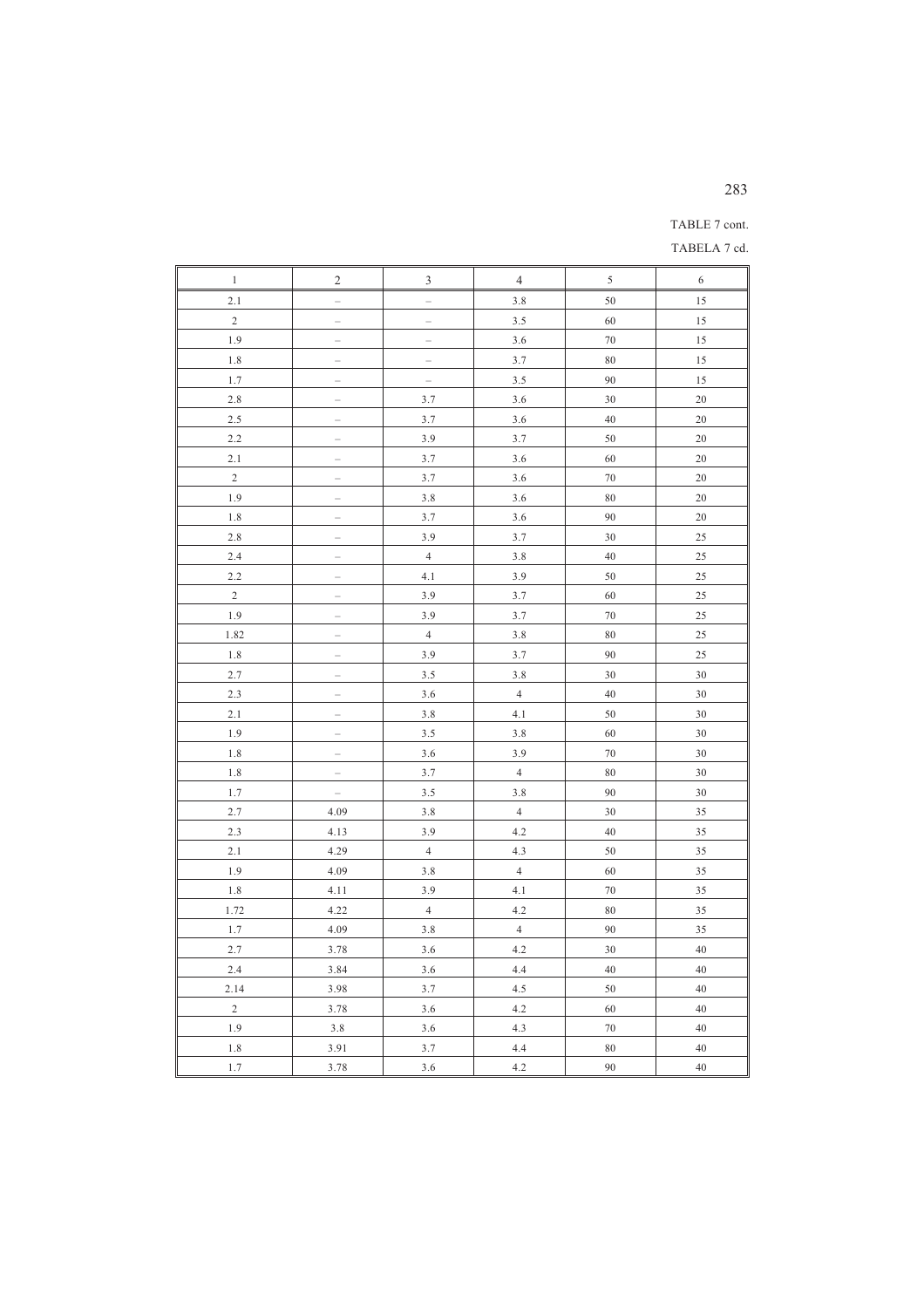Regarding creation of final result relating to dissimilar cost of execution of the doable drilling system, comparing of drilling systems would be possible in unlike thickness range of ore body. Therefore essential material to select 1st, 2nd and 3rd choices has been obtained (Tab. 8). According Table 8 in all thickness range of ore body, parallel drilling with the lowest cost rate is the  $1<sup>st</sup>$  choice. Also it is realized that  $2<sup>nd</sup>$  choice in different thickness up to 30 m would be ring drilling pattern with 1 production sublevel drift. As well in thicknesses over 30 m ring drilling with 2 production sublevel drift would be 2<sup>nd</sup> alternative.

TABLE 8

Selection of preferences on drilling choice in different thicknesses

TABELA 8

| Thickness [m] | 1 <sup>st</sup> choice | 2 <sup>nd</sup> choice | 3 <sup>rd</sup> choice   | 4 <sup>th</sup> choice   |
|---------------|------------------------|------------------------|--------------------------|--------------------------|
| $10 - 20$     | D                      | $R_1$                  | $\overline{\phantom{a}}$ | $\overline{\phantom{a}}$ |
| $20 - 30$     |                        | $R_1$                  | $R_2$                    | $\overline{\phantom{a}}$ |
| $30 - 35$     |                        | $R_2$                  | $R_1$                    |                          |
| $35 - 40$     |                        | $R_2$                  | $R_1$                    | $R_3$                    |
| 40            |                        | $R_{2}$                | $R_3$                    | ĸ                        |

Wybór preferencji wierceń w różnych miąższościach

### **3. Mathematical modeling**

In order to generate an economical model for identification of best drilling choice, the below procedure was applied. This procedure was extracted from the applied economical comparison method and its final results. Height of stope and thickness of ore body are two variables in the model. The objective outcome from the model is dissimilar cost per volume unit of the in-situ ore for each drilling choice. Thus on the basis of the data from economical comparisons between drilling choice in each specific condition of height and thickness, statistical analysis is achieved. Therefore through regression technique required mathematical function is produced. The best fitting on the experimental data was created from nonlinear multiple regression curves. Distribution of the data is an effective item to fit the best regression curve. Accordingly for each equation, an Index of determination  $(r^2)$  is concluded which identifies fitting ratio of each curve. Index of determination  $(r^2)$  varies between; 0 to 1. The closest Index to 1 shows the best fitting of the regression curve on actual data distribution.

In this research regression was performed through statistical software. Between the concluded curves, the best fitting of each condition has been demonstrated in Table 9. In this table where  $C_{R1}$ ; cost of ring drilling with one production drift in each sublevel,  $C_{R2}$ ; cost of ring drilling with two production drifts in each sublevel,  $C_{R3}$ ; cost of ring drilling with three

284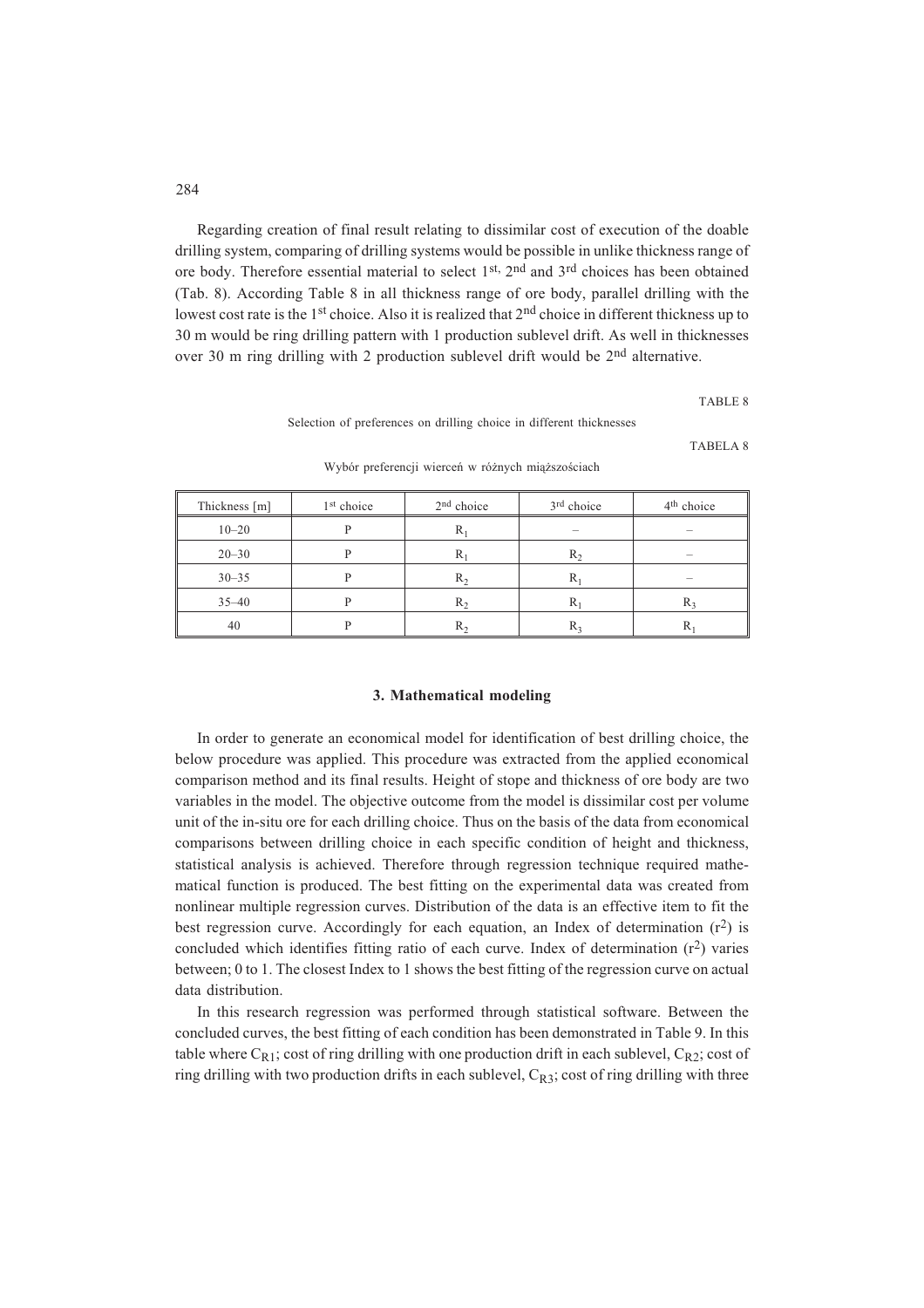production drifts in each sublevel,  $C_P$ ; cost of parallel drilling,  $r^2$ ; Index of Determination, H; height of production block, T; thickness of ore body.

## TABLE 9

Mathematical model for identification of dissimilar cost for drilling choice in different condition of thickness of ore body and height of production block

TABELA 9

Model matematyczny identyfikacji różnych kosztów wyboru wiercenia w różnych warunkach miąższości pokładów rud i wysokości bloku produkcji

| Thickness range<br>$\lceil m \rceil$ | Regression Equation                                                                                                                | r <sup>2</sup> |
|--------------------------------------|------------------------------------------------------------------------------------------------------------------------------------|----------------|
| $10 - 40$                            | $C_{R1} = 4.0659183 - (3.877 \cdot 10^{-4})$ H – $(4.65884 \cdot 10^{-2})$ T + $(1.37483 \cdot 10^{-3})$ T <sup>2</sup>            | 0.87           |
| $20 - 40$                            | $C_{R2}$ = 3.251142 – (2.142 · 10 <sup>-4</sup> ) H + (4.59143 · 10 <sup>-2</sup> ) T – (8.857 · 10 <sup>-4</sup> ) T <sup>2</sup> | 0.13           |
| $35 - 40$                            | $C_{R3} = 5.15333 - (7.1429 \cdot 10^{-5})$ H $- (8.1904 \cdot 10^{-4})$ T <sup>2</sup>                                            | 0.82           |
| $10 - 40$                            | $\text{CP} = 3.171173 - (1.57551 \cdot 10^{-2}) \text{ H} - (4.561 \cdot 10^{-3}) \text{ T}$                                       | 0.88           |

In order to estimate dissimilar production cost of each drilling method for choosing the best drilling choice, the model primarily is suitable for economical calculation. The calculation is executed based on each specific thickness of ore body and height of production block. Therefore by the model dissimilar cost amount of drilling alternatives is calculated for feasibility studies.

# 3.1. Verification of mathematical model

For verification of the mathematical model some random data include different thicknesses of ore body and heights of production block were selected. Consequently the amounts of dissimilar cost of production were extracted from the results table. Also the same costs were calculated through mathematical model. Then the actual data and estimated date were compared and adaptation ratio was calculated. According to Table 10 adaptation ratio is between 96.64 to 100.20 percent.

# **Conclusion**

According to reached results it was proved that method of production drilling is effective on sublevels development, drilling rate and explosive consumption costs. thus as to existing high performance production rate of ring and parallel drilling systems against to other conventional drilling system of sublevel stoping, economical comparison is included just mentioned drilling systems. Concerning ring drilling system, optimum length of blast holes and number of production sublevel drifts are the most sensitive parameters relating to cost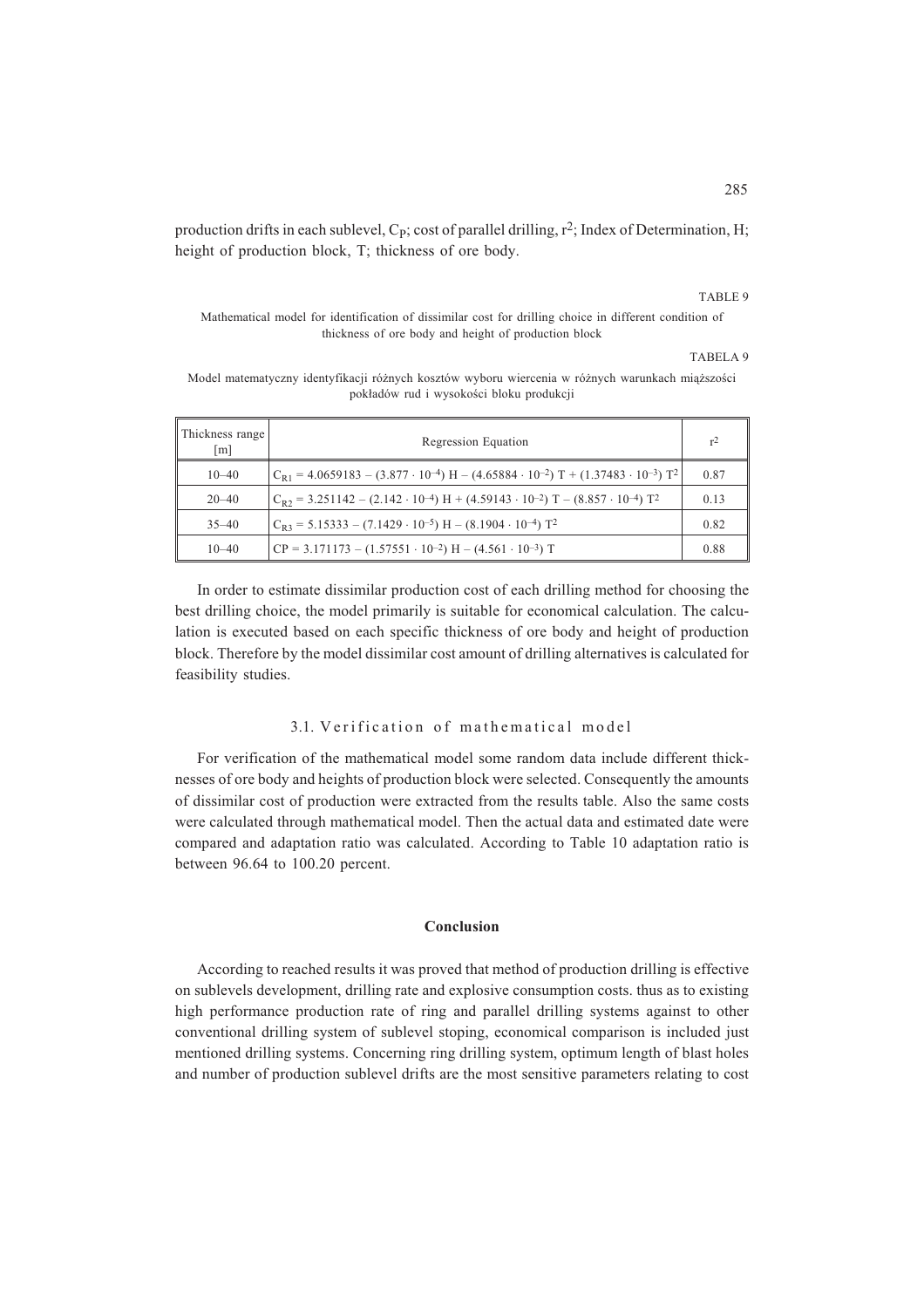#### TABLE 10

TABELA 10

| Thickness<br>$\lceil m \rceil$ | Height<br>[m] | Model       | r <sup>2</sup> | Cost from model<br>$\left[\frac{\text{S}}{\text{m}^3}\right]$ | Cost from design<br>$\left[\frac{\text{S}}{\text{m}^3}\right]$ | Adaptation ratio<br>$\lceil\% \rceil$ |
|--------------------------------|---------------|-------------|----------------|---------------------------------------------------------------|----------------------------------------------------------------|---------------------------------------|
| 10                             | 30            | $C_{R1}$    | 0.87           | 3.726                                                         | 3.71                                                           | 100.43                                |
| 25                             | 70            | CR1         | 0.87           | 3.733                                                         | 3.74                                                           | 99.81                                 |
| 20                             | 80            | $C_{R2}$    | 0.13           | 3.798                                                         | 3.84                                                           | 98.91                                 |
| 35                             | 60            | $C_{R2}$    | 0.13           | 3.760                                                         | 3.82                                                           | 98.43                                 |
| 40                             | 40            | $C_{R3}$    | 0.82           | 3.839                                                         | 3.84                                                           | 99.97                                 |
| 35                             | 50            | $C_{R3}$    | 0.82           | 4.146                                                         | 4.29                                                           | 96.64                                 |
| 10                             | 40            | $C_{\rm p}$ | 0.88           | 2.495                                                         | 2.49                                                           | 100.20                                |
| 40                             | 40            | $C_{\rm P}$ | 0.88           | 2.358                                                         | 2.36                                                           | 99.94                                 |

Verification of the mathematical model based on some random data consist of different thicknesses of ore body and heights of production block

## Sprawdzenie modelu matematycznego na podstawie niektórych danych losowych obejmujących różną miąższość pokładów rud i wysokości bloku produkcji

effectiveness. Finally main results respecting economical comparison of drilling systems of sublevel stoping are as follow:

In full range of an ore body thickness, using parallel drilling is more economical and cost effectiveness. If applying parallel drilling would be impractical due to technical reasons, ring drilling could be second ideal choice. Ring drilling pattern consist of one production drift in each sublevel, is the most cost effective designation in an ore body up to 30 m thickness. In case of an ore body with thickness over 30 m apply ring drilling pattern include two production drifts in each sublevel is the best designation. With the purpose of apply parallel drilling; generally dissimilar production costs are decreased about 45 percent against execute of ring drilling.

The developed mathematical model identifies dissimilar production cost of each drilling alternatives. Therefore on the basis of thickness of ore body and height of production block economical calculation for feasibility study would be viable step.

### REFERENCES

- [1] C o n t a d o r N.V., G l a v i c M.F., 2001 Underground Mining Methods, Engineering fundamentals and international casestudies. pp. 266 (SME, Colorado).
- [2] G e rt c h R.E., Bu l l o c k R.L., 1998 Techniques in Underground Mining. pp. 82-83 (SME, USA).
- [3] H a y c o c k s C., A e l i c k R.C., 1992 Mining Engineering Handbook. pp. 1720–1721 (SME, New York).
- [4] Jimeno C.L., 1995 Drilling and blasting of rocks. pp. 245 (Balkema, Netherlands).
- [5] Mann C.D., 1998 Techniques in Underground Mining. pp. 229 (SME, USA).

<sup>[6]</sup> P u g h G.M., R s m u s s e n D.G., 1982 – Underground Mining Methods Handbook. pp. 469–474 (SME, New York).